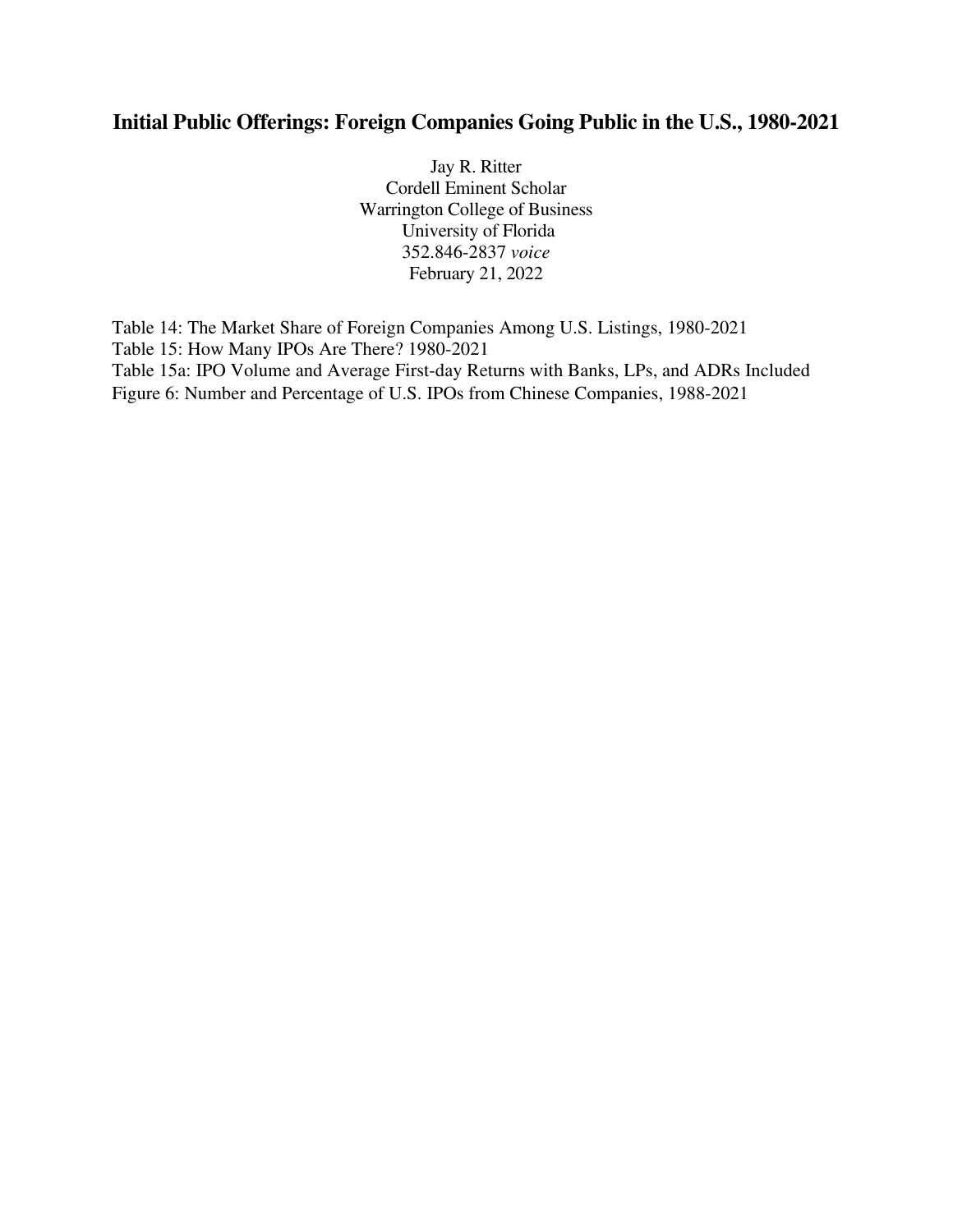### **Table 14** (updated February 21, 2022)

### **The Market Share of Foreign Companies among U.S. Listings, 1980-2021**

This table includes American Depositary Receipts (ADRs) as well as other IPOs, and so has a higher total number of U.S. IPOs. I continue to exclude IPOs with an offer price below \$5.00 per share, unit offers, SPACs, REITs, closed-end funds, natural resource limited partnerships, small best efforts IPOs, banks and S&Ls, and IPOs not listed on CRSP (this last screen limits the sample to NASDAQ, Amex, and NYSE-listed issues) within six months of the offer date. Bermudadomiciled companies are included as foreign, irrespective of the main country of operations. Bermuda, Canada, China, Greece, Israel, the Netherlands, and the United Kingdom are the most common countries for IPOs that list in the U.S. Dealogic is the main source of information on foreign IPOs, because Thomson Financial frequently classifies a follow-on offering that simultaneously includes a U.S. listing as an IPO, as does the NYSE. I have deleted these listings (a list of more than 110 of them can be found in "SDC Corrections" on my IPO Data page) from the IPO counts when I have been able to identify them. The count for Chinese IPOs does not include those from Hong Kong and excludes "reverse mergers" and best efforts IPOs. There are six bank IPOs of ADRs that are counted (1 in 1988, 1 in 1993, 2 in 1994, and 2 in 2009). There were 4 additional foreign issues in 1981, but they did not get listed on CRSP until more than six months after the IPO.

In addition to the IPOs listed in this table, there have been more than twenty Chinese IPOs with an offer price of below \$5.00 per share, plus some unit offers. Some of these deals were best efforts offerings. Those with an offer price below \$5 per share include the following (these deals raised a median of only \$8.6 million):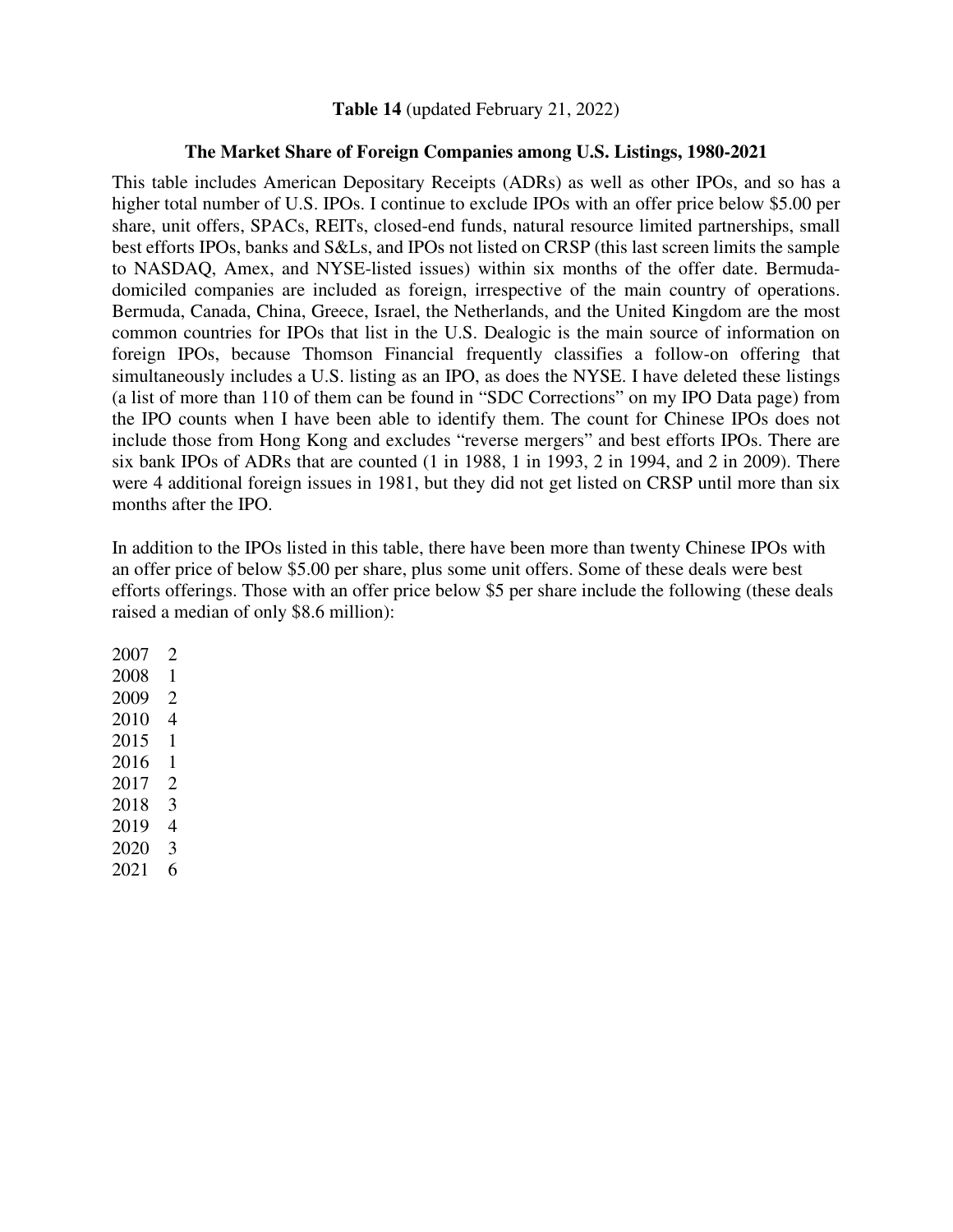|           | <b>Number</b> |                 | Foreign        |                  |           | <b>Chinese</b>   |                  |           |  |
|-----------|---------------|-----------------|----------------|------------------|-----------|------------------|------------------|-----------|--|
| Year      | of IPOs       | <b>Domestic</b> | <b>Total</b>   | <b>ADRs</b>      | % Foreign | <b>Total</b>     | <b>ADRs</b>      | % Chinese |  |
| 1980      | 71            | 70              | 1              | $\boldsymbol{0}$ | 1.4%      | $\boldsymbol{0}$ | $\boldsymbol{0}$ | $0\%$     |  |
| 1981      | 193           | 192             | 1              | $\boldsymbol{0}$ | $0.5\%$   | $\overline{0}$   | $\boldsymbol{0}$ | $0\%$     |  |
| 1982      | 78            | 76              | $\overline{2}$ | $\mathbf{1}$     | 2.6%      | $\boldsymbol{0}$ | $\boldsymbol{0}$ | $0\%$     |  |
| 1983      | 453           | 446             | 7              | $\overline{c}$   | 1.5%      | $\overline{0}$   | $\overline{0}$   | $0\%$     |  |
| 1984      | 175           | 168             | $\overline{7}$ | 5                | 4.0%      | $\boldsymbol{0}$ | $\boldsymbol{0}$ | $0\%$     |  |
| 1985      | 186           | 183             | 3              | $\boldsymbol{0}$ | 1.6%      | $\overline{0}$   | $\boldsymbol{0}$ | $0\%$     |  |
| 1986      | 394           | 392             | $\overline{2}$ | $\mathbf{1}$     | $0.5\%$   | $\boldsymbol{0}$ | $\boldsymbol{0}$ | $0\%$     |  |
| 1987      | 285           | 281             | 4              | $\boldsymbol{0}$ | 1.4%      | $\boldsymbol{0}$ | $\boldsymbol{0}$ | $0\%$     |  |
| 1988      | 109           | 100             | 9              | 5                | 8.3%      | $\boldsymbol{0}$ | $\boldsymbol{0}$ | $0\%$     |  |
| 1989      | 119           | 110             | 9              | 3                | 7.6%      | $\boldsymbol{0}$ | $\boldsymbol{0}$ | $0\%$     |  |
| 1990      | 111           | 107             | 4              | $\mathbf{1}$     | 3.6%      | $\overline{0}$   | $\boldsymbol{0}$ | $0\%$     |  |
| 1991      | 288           | 278             | 10             | $\overline{c}$   | 3.5%      | $\boldsymbol{0}$ | $\boldsymbol{0}$ | $0\%$     |  |
| 1992      | 416           | 393             | 23             | $\overline{4}$   | 5.5%      | $\boldsymbol{0}$ | $\boldsymbol{0}$ | $0\%$     |  |
| 1993      | 527           | 487             | 39             | 19               | 7.6%      |                  | 1                | $0.2\%$   |  |
| 1994      | 420           | 385             | 33             | 22               | 8.3%      | 3                | $\overline{c}$   | $0.7\%$   |  |
| 1995      | 477           | 436             | 41             | 16               | 8.6%      | $\mathbf{1}$     | $\mathbf{1}$     | 0.2%      |  |
| 1996      | 710           | 646             | 64             | 33               | 9.0%      | 1                | $\mathbf{1}$     | $0.1\%$   |  |
| 1997      | 504           | 430             | 74             | 34               | 14.7%     | 4                | 3                | $0.8\%$   |  |
| 1998      | 294           | 256             | 38             | 13               | 12.9%     | $\mathbf{2}$     | $\mathbf{1}$     | $0.7\%$   |  |
| 1999      | 501           | 450             | 51             | 26               | 10.2%     | $\mathbf{1}$     | $\boldsymbol{0}$ | 0.2%      |  |
| 2000      | 418           | 336             | 82             | 40               | 19.6%     | 7                | 4                | 1.7%      |  |
| 2001      | 83            | 74              | 9              | $\overline{4}$   | 10.8%     | $\overline{2}$   | $\overline{c}$   | 2.4%      |  |
| 2002      | 68            | 63              | 5              | $\mathbf{2}$     | 7.4%      | $\mathbf{1}$     | $\mathbf{1}$     | 1.5%      |  |
| 2003      | 66            | 60              | 6              | 3                | 9.1%      | $\overline{2}$   | $\overline{c}$   | 3.0%      |  |
| 2004      | 189           | 160             | 28             | 16               | 15.3%     | 9                | 9                | 4.8%      |  |
| 2005      | 172           | 142             | 30             | 13               | 17.4%     | 8                | 8                | 4.7%      |  |
| 2006      | 172           | 138             | 34             | 15               | 19.8%     | 9                | 7                | 5.2%      |  |
| 2007      | 190           | 138             | 52             | 31               | 27.4%     | 29               | 27               | 15.3%     |  |
| 2008      | 24            | 18              | 6              | $\mathfrak{Z}$   | 25.0%     | $\overline{4}$   | 3                | 16.7%     |  |
| 2009      | 49            | 38              | 11             | $8\,$            | 22.4%     | 10               | 7                | 20.4%     |  |
| 2010      | 125           | 80              | 45             | 34               | 36.0%     | 33               | 32               | 26.4%     |  |
| 2011      | 93            | 70              | 23             | 12               | 24.7%     | 13               | 11               | 14.0%     |  |
| 2012      | 97            | 85              | 12             | $\overline{4}$   | 12.4%     | $\mathbf{2}$     | $\overline{c}$   | 2.1%      |  |
| 2013      | 168           | 140             | 28             | 10               | 16.8%     | 8                | 6                | 4.8%      |  |
| 2014      | 225           | 176             | 49             | 19               | 21.8%     | 14               | 14               | 6.2%      |  |
| 2015      | 126           | 104             | 22             | $8\,$            | 17.5%     | 5                | 4                | 4.0%      |  |
| 2016      | 83            | 68              | 15             | 9                | 18.1%     | 6                | 6                | 7.2%      |  |
| 2017      | 125           | 94              | 31             | 20               | 24.8%     | 17               | 15               | 13.6%     |  |
| 2018      | 166           | 119             | 47             | 32               | 28.3%     | 28               | 27               | 16.9%     |  |
| 2019      | 138           | 100             | 38             | 27               | 27.5%     | 25               | 20               | 18.1%     |  |
| 2020      | 198           | 147             | 50             | 32               | 25.8%     | 30               | 25               | 15.2%     |  |
| 2021      | 347           | 263             | 84             | 36               | 24.2%     | 30               | 21               | $8.6\%$   |  |
| 1980-2021 | 9,633         | 8,499           | 1,129          | 565              | 11.7%     | 305              | 262              | $3.2\%$   |  |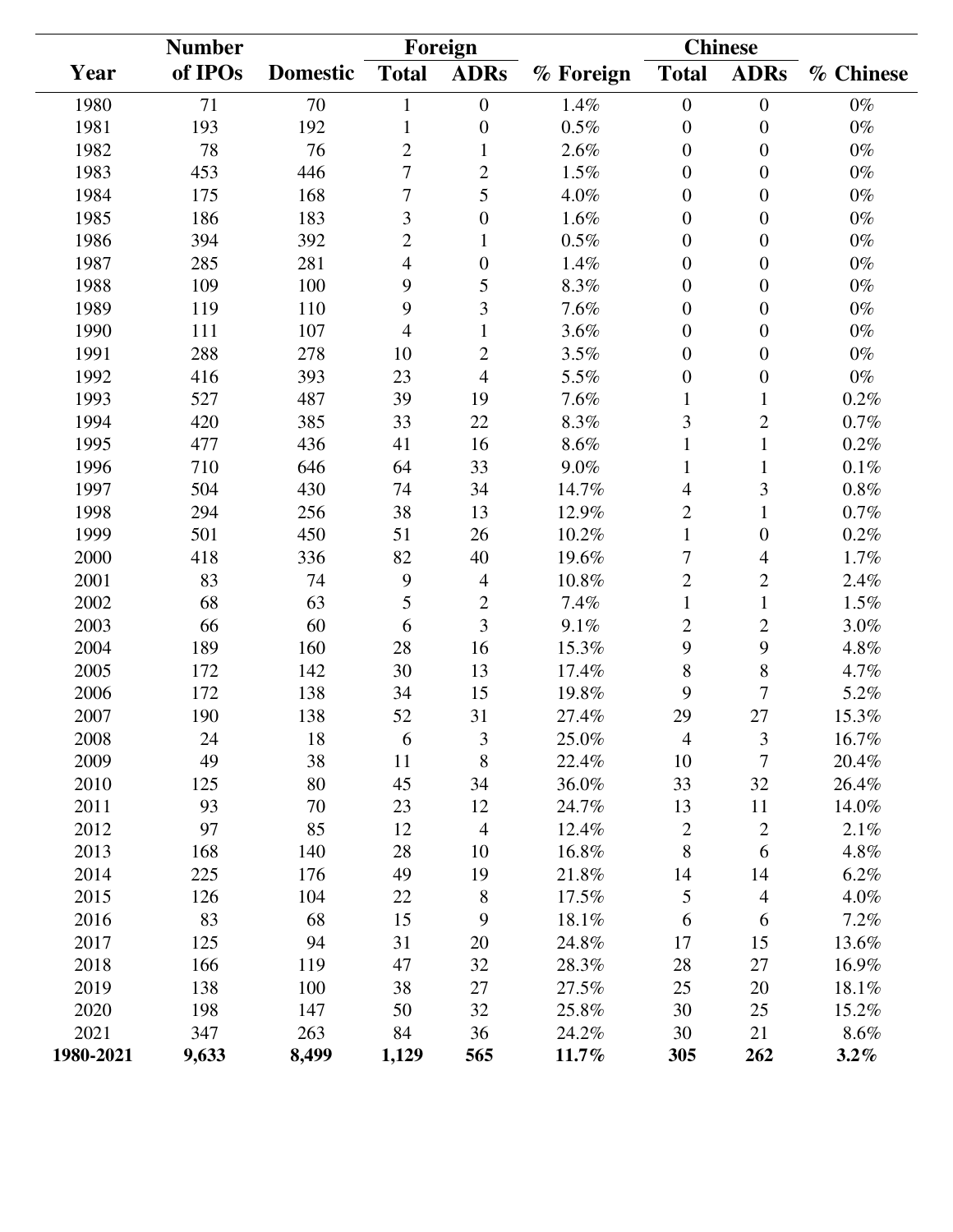### **Table 15** (updated February 21, 2022)

#### **How Many IPOs Are There?**

The net number of IPOs excludes Special Purpose Acquisition Companies (SPACs), closed-end funds, Real Estate Investment Trusts (REITs), unit offers (typically composed of a share plus a warrant to buy a share), IPOs with an offer price of less than \$5.00, commercial banks and savings and loans S&Ls), companies not promptly listed on the Amex, NYSE, or Nasdaq, master limited partnerships, small best efforts offers (included in the other exclusions column), and foreign companies issuing American Depositary Receipts (6 of which are banks). 11 ADRs are missing a first-day return, and the "including ADRs" averages exclude them. SPACs that are unit offers are classified as SPACs rather than units. No CRSP listing refers to IPOs not listed on CRSP within six months of the IPO. CRSP covers stocks listed on Nasdaq, the NYSE, and the NYSE MKT (the Amex prior to May 10, 2012).

Some IPOs are excluded for multiple reasons. For example, some bank and S&L IPOs are also excluded due to not being listed on CRSP. The bank and S&L count includes all of them (other than ADRs).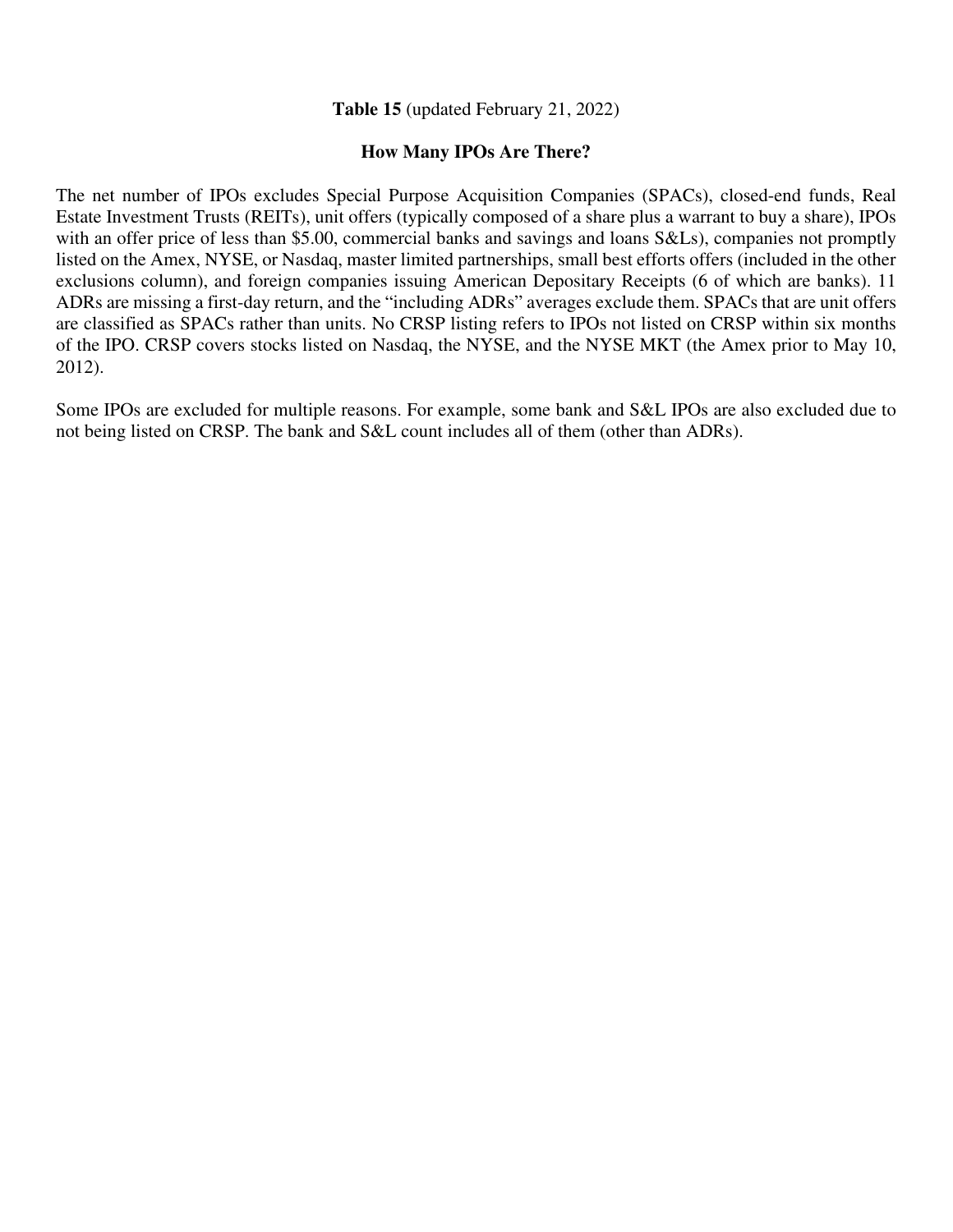|       | <b>Number</b><br>of IPOs |            | CEFs,            | <b>Units and</b>         |                  | <b>Banks</b>             | No CRSP                  |                  | <b>Including ADRs</b> |         |
|-------|--------------------------|------------|------------------|--------------------------|------------------|--------------------------|--------------------------|------------------|-----------------------|---------|
|       |                          |            | SPACs,           | penny                    |                  | and                      | listing or               |                  |                       | Mean    |
| Year  | <b>Gross</b>             | <b>Net</b> | and REITs        | stocks                   | <b>LPs</b>       | S&Ls                     | others                   | <b>ADRs</b>      | No.                   | return  |
| 1980  | 234                      | 71         | 1                | 56                       | $\boldsymbol{0}$ | $\boldsymbol{0}$         | 106                      | $\boldsymbol{0}$ | 71                    | 14.3%   |
| 1981  | 439                      | 193        | $\boldsymbol{0}$ | 103                      | $\boldsymbol{0}$ | $\boldsymbol{0}$         | 144                      | $\boldsymbol{0}$ | 192                   | 5.9%    |
| 1982  | 198                      | $77 \,$    | 1                | 14                       | $\boldsymbol{0}$ | 3                        | 102                      | 1                | 78                    | 10.9%   |
| 1983  | 850                      | 451        | 1                | 168                      | $\boldsymbol{0}$ | $75\,$                   | 152                      | 3                | 453                   | 9.9%    |
| 1984  | 518                      | 171        | 4                | 139                      | 1                | 47                       | 150                      | 6                | 177                   | $3.8\%$ |
| 1985  | 326                      | 186        | 16               | 102                      | 6                | 43                       | $\boldsymbol{0}$         | $\boldsymbol{0}$ | 186                   | $6.4\%$ |
| 1986  | 710                      | 393        | 28               | 183                      | $20\,$           | 100                      | $\boldsymbol{0}$         | 1                | 394                   | $6.1\%$ |
| 1987  | 531                      | 285        | 36               | 131                      | 15               | 57                       | $\tau$                   | $\boldsymbol{0}$ | 285                   | 5.6%    |
| 1988  | 293                      | 105        | 73               | 88                       | 3                | 30                       | $\boldsymbol{0}$         | 5                | 109                   | 5.4%    |
| 1989  | 254                      | 116        | 46               | 83                       | $\mathbf{2}$     | 11                       | $\boldsymbol{0}$         | 3                | 119                   | $8.0\%$ |
| 1990  | 213                      | 110        | 42               | 55                       | $\mathbf{1}$     | $\boldsymbol{7}$         | $\boldsymbol{0}$         | $\mathbf{1}$     | 111                   | 10.7%   |
| 1991  | 408                      | 286        | 44               | 65                       | $\mathbf{2}$     | $\overline{7}$           | $\boldsymbol{2}$         | $\sqrt{2}$       | 288                   | 11.9%   |
| 1992  | 602                      | 412        | 103              | 80                       | $\mathbf{1}$     | $\overline{4}$           | $\boldsymbol{0}$         | 5                | 416                   | 10.2%   |
| 1993  | 772                      | 510        | 167              | 93                       | 3                | 17                       | $\boldsymbol{0}$         | 17               | 525                   | 12.5%   |
| 1994  | 594                      | 402        | $78\,$           | 106                      | 3                | 10                       | $\boldsymbol{0}$         | 19               | 418                   | $9.5\%$ |
| 1995  | 574                      | 462        | 9                | 77                       | $\overline{c}$   | 3                        | $\overline{\mathcal{A}}$ | 16               | 478                   | 20.9%   |
| 1996  | 845                      | 677        | 11               | 104                      | 5                | 15                       | $\boldsymbol{0}$         | 34               | 710                   | 16.9%   |
| 1997  | 601                      | 474        | 30               | 63                       | 1                | 15                       | $\boldsymbol{0}$         | 34               | 507                   | 13.7%   |
| 1998  | 379                      | 281        | 39               | 20                       | $\overline{c}$   | 33                       | $\boldsymbol{0}$         | 13               | 294                   | 21.8%   |
| 1999  | 565                      | 476        | 37               | 18                       | 3                | 12                       | $\boldsymbol{0}$         | 26               | 501                   | 69.7%   |
| 2000  | 431                      | 380        | $\mathfrak{2}$   | $\,8\,$                  | $\boldsymbol{0}$ | $\overline{\mathcal{L}}$ | $\boldsymbol{0}$         | 40               | 418                   | 55.4%   |
| 2001  | 130                      | 79         | 38               | 5                        | 4                | $\boldsymbol{0}$         | $\boldsymbol{0}$         | $\overline{4}$   | 84                    | 13.8%   |
| 2002  | 157                      | 66         | 81               | $\mathbf{2}$             | 6                | $\overline{\mathcal{A}}$ | $\boldsymbol{0}$         | $\boldsymbol{2}$ | 68                    | $9.0\%$ |
| 2003  | 131                      | 63         | 57               | 5                        | $\boldsymbol{0}$ | 5                        | $\boldsymbol{0}$         | 3                | 66                    | 13.0%   |
| 2004  | 304                      | 173        | 95               | 5                        | 5                | 8                        | $\boldsymbol{2}$         | 16               | 188                   | 11.9%   |
| 2005  | 283                      | 159        | 88               | $\overline{4}$           | 9                | 8                        | $\sqrt{2}$               | 13               | 172                   | 11.7%   |
| 2006  | 261                      | 157        | 62               | 5                        | 18               | 5                        | $\boldsymbol{0}$         | 15               | 172                   | 12.5%   |
| 2007  | 326                      | 159        | 116              | 4                        | 14               | $\mathbf{1}$             | 1                        | 31               | 190                   | 14.4%   |
| 2008  | 53                       | $21\,$     | $22\,$           | $\mathfrak{Z}$           | 4                | $\boldsymbol{0}$         | $\boldsymbol{0}$         | $\mathfrak{Z}$   | 24                    | 4.3%    |
| 2009  | 80                       | 41         | 22               | 3                        |                  | $\mathbf{2}$             | $\boldsymbol{2}$         | 10               | 49                    | $8.8\%$ |
|       |                          |            | 37               |                          | 0                |                          |                          |                  |                       |         |
| 2010  | 198                      | 91         |                  | 9                        | $\tau$           | 11                       | $\overline{7}$           | 36               | 125                   | 12.2%   |
| 2011  | 178                      | 81         | 50               | 5                        | 18               | 12                       | $\boldsymbol{0}$         | 12               | 93                    | 13.3%   |
| 2012  | 175                      | 93         | 46               | $\overline{\mathcal{A}}$ | 16               | 11                       | $\boldsymbol{0}$         | 5                | 97                    | 17.2%   |
| 2013  | 255                      | 158        | 58               | 3                        | 19               | 5                        | $\overline{c}$           | 10               | 168                   | 22.3%   |
| 2014  | 305                      | 206        | 30               | 10                       | $20\,$           | 19                       | $\mathbf{1}$             | 19               | 225                   | 14.8%   |
| 2015  | 183                      | 118        | 35               | $\overline{\mathcal{L}}$ | 9                | $\boldsymbol{7}$         | $\overline{c}$           | 8                | 126                   | 18.7%   |
| 2016  | 113                      | 75         | 18               | $\overline{\mathcal{A}}$ | $\mathbf{1}$     | $\overline{\mathcal{L}}$ | $\overline{c}$           | 9                | 83                    | 14.1%   |
| 2017  | 202                      | 106        | 52               | 3                        | 5                | 11                       | 5                        | 20               | 125                   | 13.6%   |
| 2018  | 243                      | 134        | 52               | 9                        | $\mathbf 1$      | 9                        | 6                        | 32               | 166                   | 17.1%   |
| 2019  | 228                      | 112        | 67               | 6                        | 1                | $\boldsymbol{7}$         | 8                        | $27\,$           | 138                   | 19.8%   |
| 2020  | 465                      | 165        | 257              | 7                        | $\boldsymbol{0}$ | $\boldsymbol{0}$         | 4                        | 32               | 197                   | 38.3%   |
| 2021  | 1,026                    | 311        | 628              | 34                       | $\boldsymbol{0}$ | 11                       | 8                        | 36               | 345                   | 30.9%   |
| Total | 15,636                   | 9,086      | 2,679            | 1,890                    | 227              | 633                      | 719                      | 569              | 9,628                 | 18.7%   |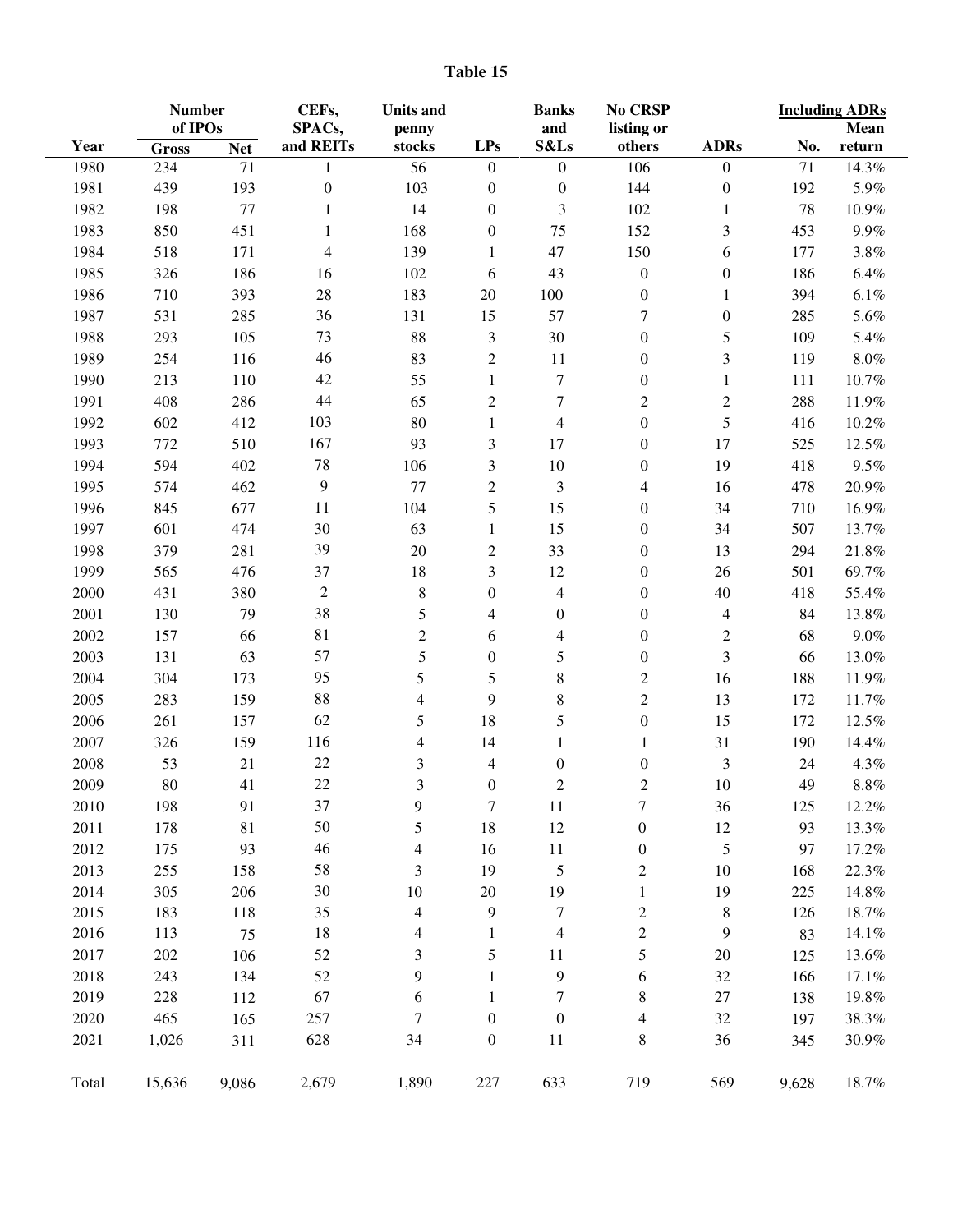## **IPO Volume and Average First-day Returns with Banks, LPs, and ADRs Included**

In the last two columns of the table, the net number of IPOs is expanded to include LPs, banks and S&Ls, and ADRs. Only CRSP-listed IPOs that have first-day return information are included, and therefore the number of IPOs added is slightly less for many years than if the "net" IPO count is added to the LP count, the bank and S&L count, and the ADR count. CRSP covers IPOs that are listed on Nasdaq, NYSE, and NYSE Market (formerly Amex). If a stock takes more than six months before CRSP-listing, it is not included in the count. The sample size of 15,633 IPOs from 1980-2021 includes the 9,086 IPOs from 1980-2021used in most tables, plus 548 ADRs with a first-day return, 227 natural resource industry limited partnerships, and 577 bank and S&L IPOs (6 of which are ADRs). There are also 14 ADRs with a missing first-day close (1 in 1986, 2 in 1988, 2 in 1989, 2 in 1992, 2 in 1993, 3 in 1994, 1 in 1995, 1 in 1997).

As with Table 15, the net number of IPOs in the first column excludes Special Purpose Acquisition Companies (SPACs), closed-end funds (not including interval funds), Real Estate Investment Trusts (REITs), unit offers (typically composed of a share plus a warrant to buy a share), IPOs with an offer price of less than \$5.00, commercial banks and savings and loans, companies not promptly listed on the Amex, NYSE, or Nasdaq, natural resource master limited partnerships, small best efforts offers (included in the other exclusions column), and foreign companies issuing American Depositary Receipts (6 of which are banks). SPACs that are unit offers are classified as SPACs rather than units.

Table 15a also differs from Table 15 in that the category of SPACs, closed-end funds, and REITs in Table 15 is decomposed into the three component parts. Blind pool offerings from the pre-2004 era are not included as SPACs. These blind-pool offers are almost always screened out of the net number of offerings because they are either unit offers, penny stocks (offer price below \$5 per share), small best efforts deals, or were not CRSP-listed. The remaining blind pool offers are excluded in the "other reasons" category. A typical blind pool offering raised a few million dollars and investors never received anything in return.

The average first-day return on 577 bank and S&L IPOs is 6.1%, with a range of -20% to +57.5%. In most of my tables, I exclude Bank and S&L IPOs because, among other reasons, it is not always clear how many shares are sold to the general public versus sold to depositors and employees, since most of these offerings are demutualizations. The same can be said of some insurance IPOs, which I include.

The average first-day return on 548 ADR IPOs with a closing market price, including banks, is 16.7%, with a range of -37.2% to 414.3%, with the 2000 internet company Crayfish Co. Ltd IPO having the highest return, at 414.3%. In most of my tables, I exclude ADRs because, among other reasons, the accounting data is not always reliable (SDC sometimes makes translation mistakes) and the U.S. tranche may be a small part of a larger offering, especially in the home country of the company.

The average first-day return on 227 limited partnerships is 3.7%, with a range of -6.8% to +33.3%. In most of my tables, I exclude natural resource company limited partnerships because it if frequently difficult to discern the founding date of the underlying business, since most of these IPOs are spinoffs partly motivated by tax minimization strategies. Also, most of these LPs are created at the time of the IPO, and identifying whether the LP is profitable, what its trailing sales are, and what its assets are, is sometimes problematic. The same can be said of rollups, which I include. I also include newly created reinsurance companies.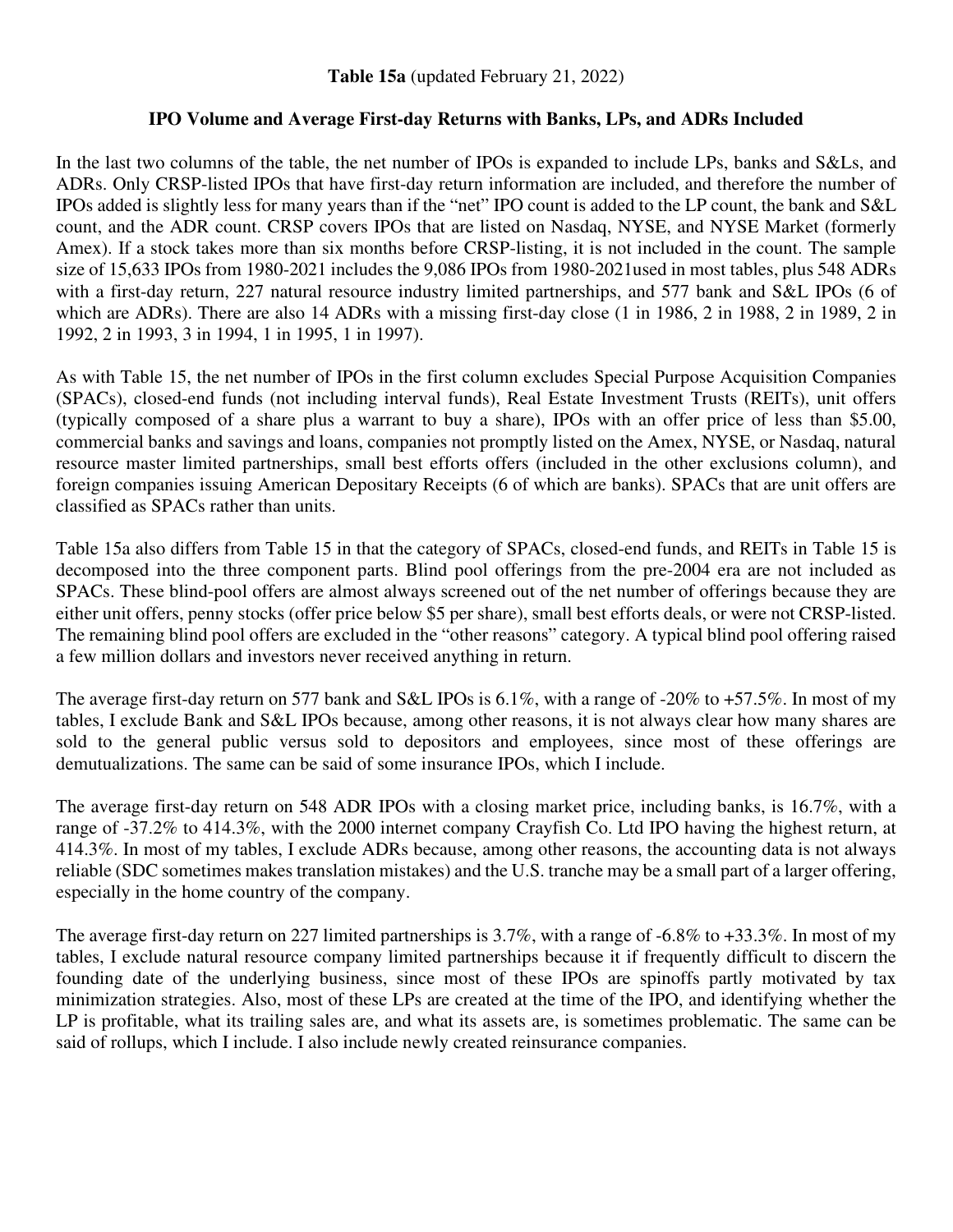| Table 15a |  |
|-----------|--|
|-----------|--|

|       | Number of<br><b>IPOs</b> |            | CEFs,<br>SPACs, and | <b>Closed</b><br>-end |                                                              | <b>SPACs</b>     |                  |                  | <b>Banks</b><br>and | <b>Including LPs,</b><br><b>Banks, &amp; ADRs</b> |                |
|-------|--------------------------|------------|---------------------|-----------------------|--------------------------------------------------------------|------------------|------------------|------------------|---------------------|---------------------------------------------------|----------------|
| Year  | <b>Gross</b>             | <b>Net</b> | <b>REITs</b>        | funds                 | <b>REITs</b>                                                 | Non-<br>unit     | Unit             | <b>LPs</b>       | S&Ls                | No.                                               | <b>Mean IR</b> |
|       |                          |            |                     |                       |                                                              |                  |                  |                  |                     |                                                   |                |
| 1980  | 234                      | 71         | 1                   | $\boldsymbol{0}$      | 1                                                            | $\boldsymbol{0}$ | $\boldsymbol{0}$ | $\boldsymbol{0}$ | $\boldsymbol{0}$    | 71                                                | 14.3%          |
| 1981  | 439                      | 193        | $\boldsymbol{0}$    | $\boldsymbol{0}$      | $\boldsymbol{0}$                                             | $\boldsymbol{0}$ | $\boldsymbol{0}$ | $\boldsymbol{0}$ | $\boldsymbol{0}$    | 192                                               | 5.9%           |
| 1982  | 198                      | 77         | $\mathbf{1}$        | $\boldsymbol{0}$      | 1                                                            | $\boldsymbol{0}$ | $\boldsymbol{0}$ | $\boldsymbol{0}$ | 3                   | 80                                                | $10.5\%$       |
| 1983  | 850                      | 451        | $\mathbf{1}$        | $\boldsymbol{0}$      | 1                                                            | $\boldsymbol{0}$ | $\boldsymbol{0}$ | $\boldsymbol{0}$ | 75                  | 523                                               | $8.9\%$        |
| 1984  | 518                      | 171        | $\overline{4}$      | $\boldsymbol{0}$      | $\overline{4}$                                               | $\boldsymbol{0}$ | $\boldsymbol{0}$ | $\mathbf{1}$     | 47                  | 220                                               | $3.1\%$        |
| 1985  | 326                      | 186        | 16                  | $\mathbf{1}$          | 15                                                           | $\boldsymbol{0}$ | $\boldsymbol{0}$ | 6                | 43                  | 223                                               | $6.4\%$        |
| 1986  | 710                      | 393        | 28                  | 25                    | 3                                                            | $\boldsymbol{0}$ | $\boldsymbol{0}$ | 20               | 100                 | 497                                               | 5.9%           |
| 1987  | 531                      | 285        | 36                  | 32                    | $\overline{4}$                                               | $\boldsymbol{0}$ | $\boldsymbol{0}$ | 15               | 57                  | 349                                               | 5.5%           |
| 1988  | 293                      | 105        | 73                  | 65                    | $\,8\,$                                                      | $\boldsymbol{0}$ | $\boldsymbol{0}$ | 3                | 30                  | 136                                               | 5.3%           |
| 1989  | 254                      | 116        | 46                  | 46                    | $\boldsymbol{0}$                                             | $\boldsymbol{0}$ | $\boldsymbol{0}$ | $\mathfrak{2}$   | 11                  | 128                                               | 7.7%           |
| 1990  | 213                      | 110        | 42                  | 42                    | $\boldsymbol{0}$                                             | $\boldsymbol{0}$ | $\boldsymbol{0}$ | $\mathbf{1}$     | 7                   | 118                                               | 10.3%          |
| 1991  | 408                      | 286        | 44                  | 42                    | $\mathfrak{2}% =\mathfrak{2}\left( \mathfrak{2}\right) ^{2}$ | $\boldsymbol{0}$ | $\boldsymbol{0}$ | $\overline{c}$   | $\boldsymbol{7}$    | 295                                               | 11.8%          |
| 1992  | 602                      | 412        | 103                 | 98                    | 5                                                            | $\boldsymbol{0}$ | $\boldsymbol{0}$ | $\mathbf{1}$     | $\overline{4}$      | 420                                               | $10.1\%$       |
| 1993  | 772                      | 510        | 167                 | 121                   | 46                                                           | $\boldsymbol{0}$ | $\boldsymbol{0}$ | 3                | 17                  | 546                                               | 12.4%          |
| 1994  | 594                      | 402        | 78                  | 37                    | 41                                                           | $\boldsymbol{0}$ | $\boldsymbol{0}$ | $\mathfrak{Z}$   | $10\,$              | 432                                               | 9.4%           |
| 1995  | 574                      | 462        | 9                   | $\boldsymbol{2}$      | $\boldsymbol{7}$                                             | $\boldsymbol{0}$ | $\boldsymbol{0}$ | $\sqrt{2}$       | 3                   | 483                                               | $20.8\%$       |
| 1996  | 845                      | 677        | 11                  | $\mathfrak s$         | 6                                                            | $\boldsymbol{0}$ | $\boldsymbol{0}$ | 5                | 15                  | 727                                               | 16.7%          |
| 1997  | 601                      | 474        | 30                  | $\boldsymbol{7}$      | 22                                                           | $\mathbf{1}$     | $\boldsymbol{0}$ | $\mathbf{1}$     | 15                  | 517                                               | 13.6%          |
| 1998  | 379                      | 281        | 39                  | 24                    | 15                                                           | $\boldsymbol{0}$ | $\boldsymbol{0}$ | $\overline{c}$   | 33                  | 323                                               | 20.6%          |
| 1999  | 565                      | 476        | 37                  | 35                    | $\mathfrak 2$                                                | $\boldsymbol{0}$ | $\boldsymbol{0}$ | 3                | 12                  | 512                                               | 68.3%          |
| 2000  | 431                      | 380        | $\overline{2}$      | $\overline{2}$        | $\boldsymbol{0}$                                             | $\boldsymbol{0}$ | $\boldsymbol{0}$ | $\boldsymbol{0}$ | 4                   | 420                                               | 55.1%          |
| 2001  | 130                      | 79         | 38                  | 38                    | $\boldsymbol{0}$                                             | $\boldsymbol{0}$ | $\boldsymbol{0}$ | $\overline{4}$   | $\boldsymbol{0}$    | 86                                                | 13.6%          |
| 2002  | 157                      | 66         | 81                  | $77 \,$               | $\overline{4}$                                               | $\boldsymbol{0}$ | $\boldsymbol{0}$ | 6                | 4                   | $77 \,$                                           | $7.8\%$        |
| 2003  | 131                      | 63         | 57                  | 49                    | $\boldsymbol{7}$                                             | $\boldsymbol{0}$ | $\mathbf{1}$     | $\boldsymbol{0}$ | 5                   | 71                                                | 13.1%          |
| 2004  | 304                      | 173        | 95                  | 55                    | $28\,$                                                       | $\boldsymbol{0}$ | 12               | 5                | 8                   | 201                                               | 11.9%          |
| 2005  | 283                      | 159        | 88                  | 50                    | 11                                                           | 4                | 23               | 9                | 8                   | 189                                               | $11.5\%$       |
| 2006  | 261                      | 157        | 62                  | 22                    | $\mathfrak s$                                                | $\boldsymbol{0}$ | 35               | 18               | 5                   | 195                                               | 11.4%          |
| 2007  | 326                      | 159        | 116                 | 47                    | $\overline{4}$                                               | $\boldsymbol{0}$ | 65               | 14               | $\mathbf{1}$        | 205                                               | 14.0%          |
| 2008  | 53                       | 21         | 22                  | $\mathfrak{Z}$        | $\mathfrak{2}$                                               | $\boldsymbol{0}$ | 17               | $\overline{4}$   | $\boldsymbol{0}$    | 28                                                | 4.1%           |
| 2009  | 80                       | 41         | 22                  | 13                    | 9                                                            | $\boldsymbol{0}$ | $\boldsymbol{0}$ | $\boldsymbol{0}$ | $\overline{c}$      | 50                                                | 9.6%           |
| 2010  | 198                      | 91         | 37                  | 22                    | $\,8\,$                                                      | $\boldsymbol{0}$ | $\overline{7}$   | $\overline{7}$   | 11                  | 139                                               | 11.5%          |
| 2011  | 178                      | 81         | 50                  | 25                    | 9                                                            | $\boldsymbol{0}$ | 16               | 18               | 12                  | 112                                               | 11.6%          |
| 2012  | 175                      | 93         | 46                  | 28                    | 9                                                            | 1                | $\,$ 8 $\,$      | 16               | 11                  | 122                                               | 15.8%          |
| 2013  | 255                      | 158        | 58                  | $28\,$                | $20\,$                                                       | 3                | $\tau$           | 19               | $\mathfrak s$       | 192                                               | 20.1%          |
| 2014  | 305                      | 206        | $30\,$              | 13                    | 6                                                            | $\boldsymbol{0}$ | 11               | 20               | 19                  | 261                                               | 14.2%          |
| 2015  | 183                      | 118        | 35                  | $\,8\,$               | $\boldsymbol{7}$                                             | $\mathbf{1}$     | 19               | $\overline{9}$   | 7                   | 142                                               | 17.4%          |
| 2016  | 113                      | 75         | $18\,$              | $\mathbf{2}$          | $\mathfrak{Z}$                                               | $\boldsymbol{0}$ | 13               | $\mathbf{1}$     | 4                   | 89                                                | 13.6%          |
| 2017  | 202                      | 106        | 52                  | 9                     | $\mathbf{9}$                                                 | $\boldsymbol{0}$ | 34               | 5                | 11                  | 141                                               | 12.7%          |
| 2018  | 243                      | 134        | 52                  | $\mathbf{1}$          | 6                                                            | $\boldsymbol{0}$ | 46               | 1                | 9                   | 176                                               | 16.4%          |
| 2019  | 228                      | 112        | 67                  | 6                     | $\mathfrak{2}$                                               | $\boldsymbol{0}$ | 59               | 1                | 7                   | 146                                               | 19.0%          |
| 2020  | 465                      | 165        | 257                 | $\mathfrak s$         | $\overline{4}$                                               | 11               | 237              | $\boldsymbol{0}$ | $\boldsymbol{0}$    | 197                                               | 38.3%          |
| 2021  | 1,026                    | 311        | 628                 | $10\,$                | 5                                                            | 33               | 580              | $\boldsymbol{0}$ | 11                  | 349                                               | 30.7%          |
|       |                          |            |                     |                       |                                                              |                  |                  |                  |                     |                                                   |                |
| Total | 15,636                   | 9,086      | 2,679               | 1,095                 | 340                                                          | 54               | 1,190            | $227\,$          | 633                 | 10,380                                            | 17.8%          |